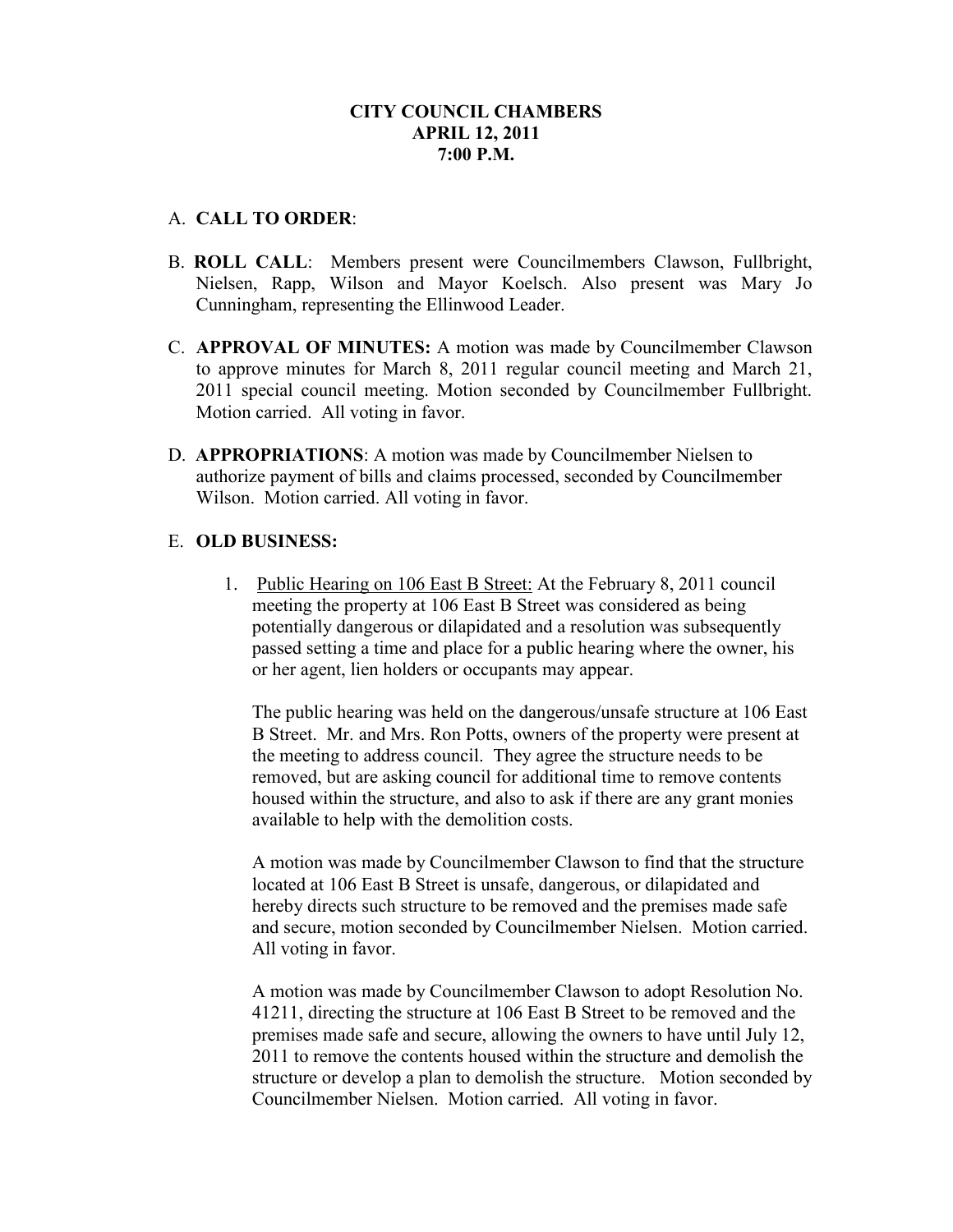- 2. Special Purpose Vehicle Amendment: Presented to council was Ordinance No. 2011-2, amending Ordinance 2009-10 to provide for a one time registration fee and proof of insurance for each registered vehicle, so long as it was owned by the original registered individual. A motion was made by Councilmember Nielsen to adopt Ordinance No. 2011-2, seconded by Councilmember Clawson. Motion carried. All voting in favor.
- 3.  $414$  East  $4<sup>th</sup>$  Street Demolition Bids: Presented to council were 2 bids that were received for the demolition and removal of the structure at 414 East  $4<sup>th</sup>$ . Five bid proposals were sent out. The bids received were as follows:

| Stone Sand Company -    | \$4,800.00 |
|-------------------------|------------|
| Krier Dozier Services - | \$5,500.00 |

A motion was made by Councilmember Clawson to accept the bid from Stone Sand Company in the amount of \$4,800, seconded by Councilmember Nielsen. Motion carried. All voting in favor.

- F. **SWEARING IN OF GOVERNING BODY MEMBERS:** At the general election held on April 5, 2011, the following individuals were duly elected by the citizens of Ellinwood to serve in their respective position on the Governing Body.
	- 1.) Frank Koelsch Mayor
	- 2.) Irlan Fullbright Councilmember
	- 3.) Gaila Nielsen Councilmember

Frank Koelsch, Irlan Fullbright and Gaila Nielsen were sworn into office by Kim Schartz, City Clerk.

G. **VISITORS**: Mary Jo Cunningham, Ron Potts, Connie Potts, Janice Birzer, Steve Birzer, Art Keffer, Dean Sattern and Chris Komarek.

# H. **NEW BUSINESS**:

1. Election of Council President: As provided in the Ellinwood City Code, the City Council shall annually elect one of their own body, as "President of the Council." The Council President shall preside at all meetings of the Council in the absence of the Mayor.

A motion was made by Councilmember Clawson nominating Councilmember Fullbright as Council President, seconded by Councilmember Wilson. Motion carried. All voting in favor.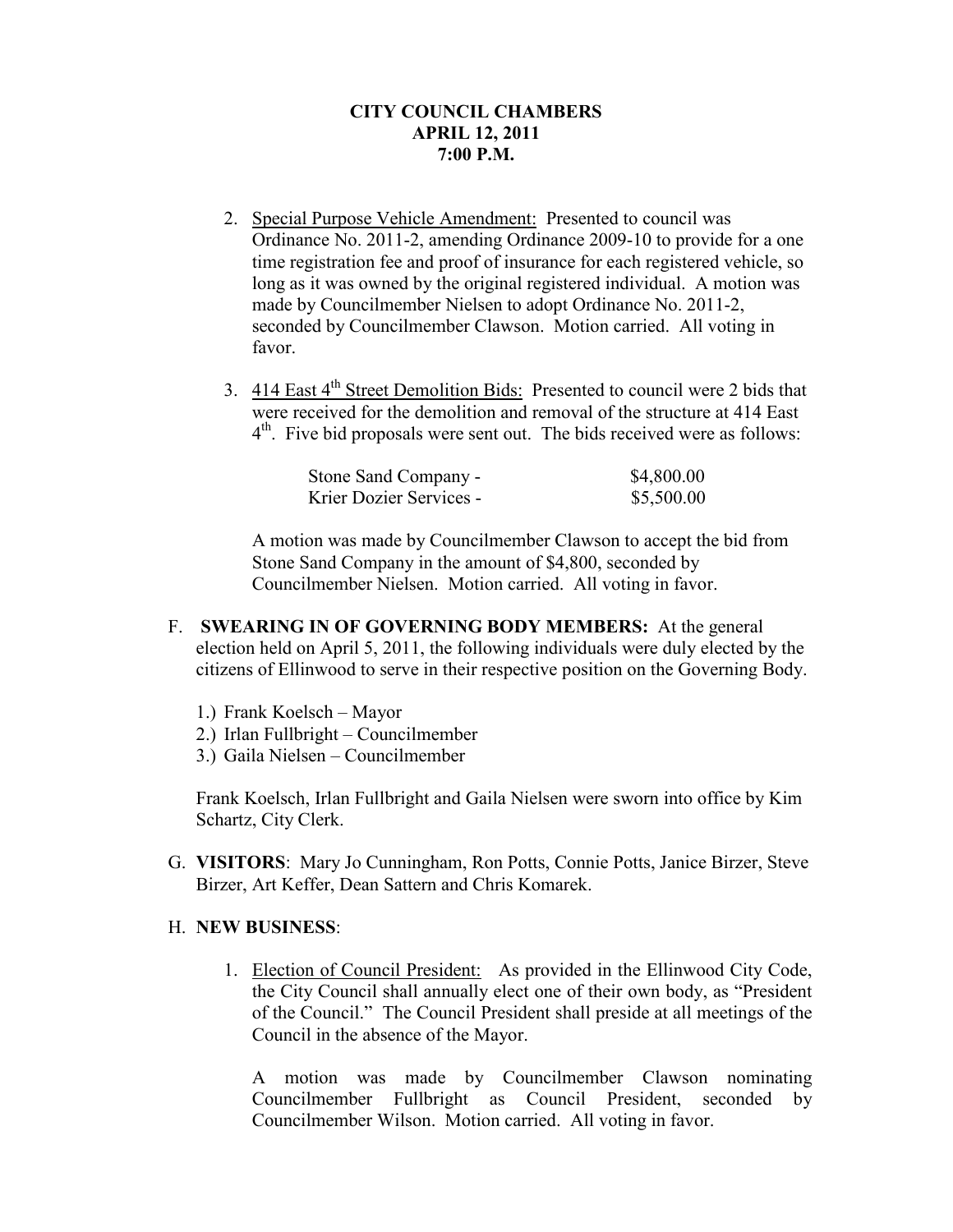2. Designation of Official Depository: Each year the Mayor designates, with the consent of council, the institutions that may serve as depositories for City funds. The institutions recommended for this designation are:

Sunflower Bank, N.A. Community Bank of the Midwest Bank of the West – subject to approval of the auditors

A motion was made by Councilmember Nielsen accepting the designations as submitted by Mayor Koelsch, seconded by Councilmember Fullbright. Motion carried. All voting in favor.

3. Designation of Official Newspaper: Each year the Mayor shall designate, with the consent of Council, the official newspaper for publication of city notices. The Ellinwood Leader is the only operating newspaper in Ellinwood, and is recommended the designation as the official newspaper.

A motion was made by Councilmember Rapp accepting designation of the Ellinwood Leader as the official newspaper, seconded by Councilmember Nielsen. Motion carried. All voting in favor.

4. Appointment of Fire Committee: Each year the Mayor appoints two members of the council to represent the City in discussion with the two townships for contractual services to the fire district. This appointment is subject to council approval. Generally, the townships each pay 1/3 of the operating costs plus ½ of the direct rural equipment costs.

The Mayor recommends appointment of Councilmembers Fullbright and Rapp to the Fire Committee. A motion was made by Councilmember Clawson to accept the appointments as submitted by Mayor Koelsch, seconded by Councilmember Nielsen. Motion carried. All voting in favor.

5. Steve Birzer will Address Council: Steve and Janice Birzer were present at the meeting to address council regarding the lot they own in the 400 block of West  $6<sup>th</sup>$ . The lot is the empty west lot on the north side of West 6 th Street. Mr and Mrs. Birzer would like to sell the lot. The lot is 76' x 208' and is located in the flood plain. The flood plain issue inhibits the marketability of this as a residential lot. Mr. Birzer has inquired of the City, if they would have an interest in purchasing the lot. No action was taken by Council.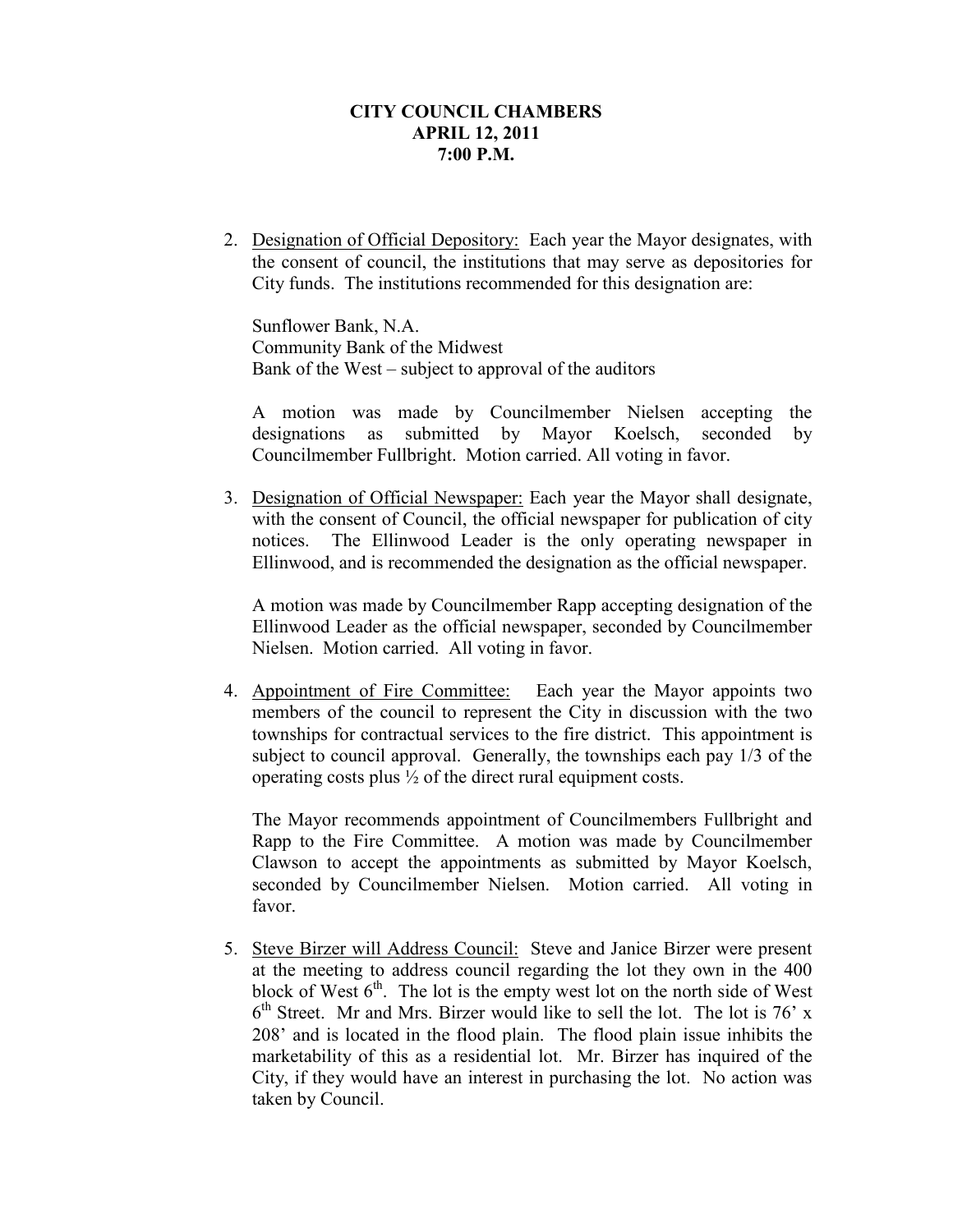- 6. Service Award: A service award was presented to Chris Komarek for his 30 years of service to the Fire Department
- 7. Approval of Tower Lease Agreement for Barton County: Presented to council was a tower lease agreement authorizing Barton County to place an antenna on the south water tower. This is part of the ongoing upgrades to the County dispatch system which also helps our communication.

A motion was made by Councilmember Wilson to approve the lease agreement with Barton County to allow placement of an antenna on the south water tower, seconded by Councilmember Fullbright. Motion carried. All voting in favor.

Councilmember Wilson left the meeting at 8:00 p.m.

8. Moratorium of Zoning Variance: Staff has requested council to address the possibility of approving a moratorium on zoning variance requests until the new zoning ordinance is approved, because of the number of significant changes being addressed by the Planning and Zoning Commission.

A motion was made by Councilmember Nielsen to approve a moratorium on zoning variance requests until the new zoning ordinance is approved, seconded by Councilmember Fullbright. Motion carried. All present voting in favor.

9. EMS Grant: Staff reported the City has received notification from the Kansas Board of Emergency Medical Services that the Ellinwood EMS has been approved to receive grant monies for a defibrillator. The total cost of the defibrillator is \$35, 435. The grant requires a 25% match from the City in the amount of \$8,858.75 and requests immediate payment in order to complete the application. Staff explained the City's match can be paid from the Ambulance Contribution Fund.

A motion was made by Councilmember Clawson to approve payment of the matching requirement of \$8,858.75, seconded by Councilmember Nielsen. Motion carried. All present voting in favor.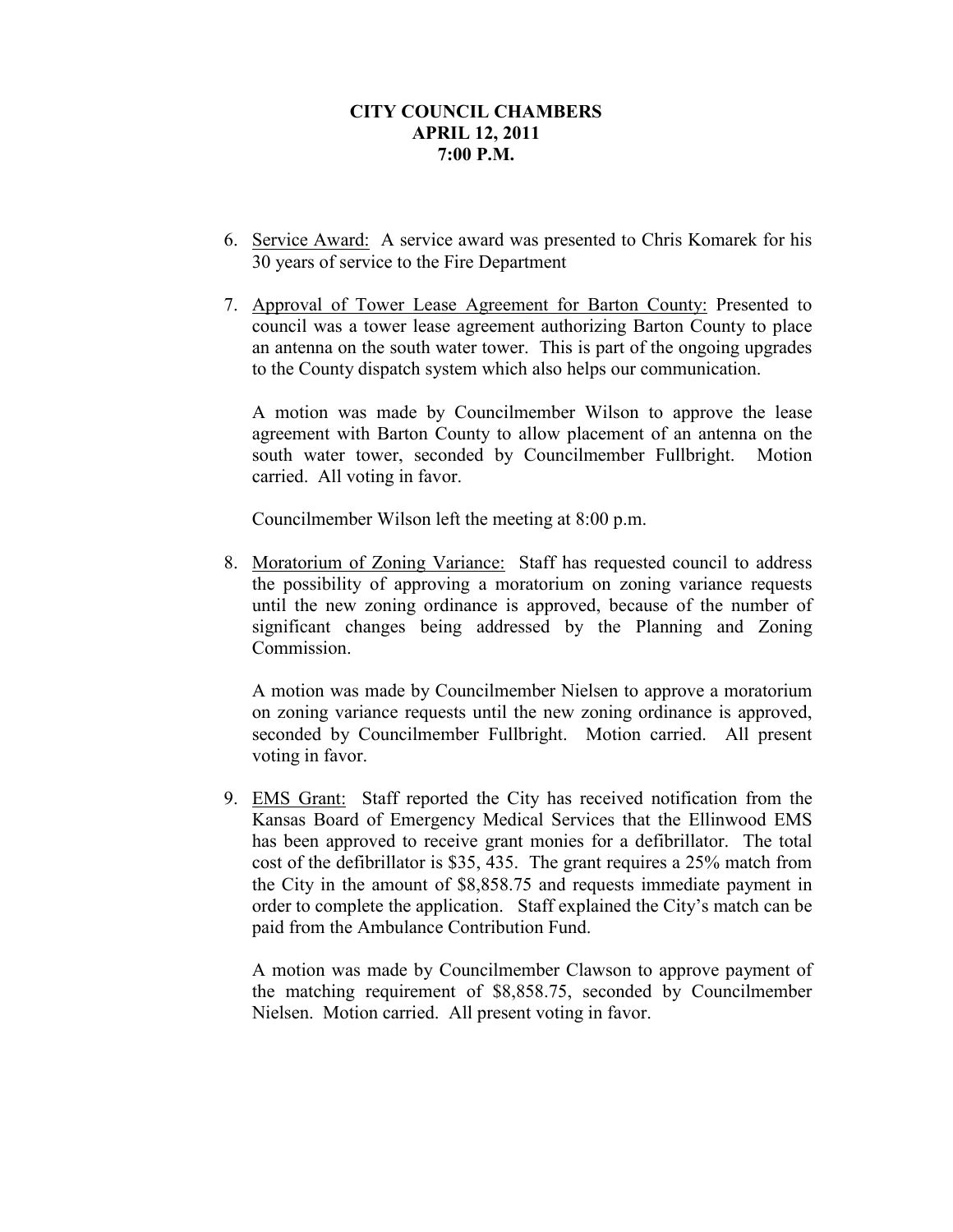10. Slide for the Pool: The City has been awarded a grant from the CPI Community Foundation in the amount of \$3,000 for swimming pool enhancements. The City's intent is to use these funds for the purchase of a slide for the 3 foot area of the pool. Staff has researched available slides that would work in this depth and found no quality slides in this price range available. Staff has suggested city funds be used to supplement the grant proceeds in order to get a quality slide. Staff is requesting council to authorize him to purchase a slide not to exceed \$9,000.

A motion was made by Councilmember Fullbright to authorize Robert L. Peter, city administrator to purchase a slide at a cost not to exceed \$9,000, seconded by Councilmember Rapp. Motion carried. All present voting in favor.

## H. **REPORTS**:

- 11. Municipal Court Report: Presented to Council was the Municipal Court Report for March 2011.
- 2 Utilities Production Report: Presented to Council was the Utilities Production Report.
- 3. Staff Reports:
	- a) Staff reported a problem with the engine on the police pickup. The estimated cost to repair the engine was approximately \$3,500 and the cost for a rebuilt engine which includes a 36 month, 100,000 mile warranty was \$4,500. Staff authorized the purchase of the rebuilt engine.
	- b) Staff reported an ad has been placed in the newspaper for seasonal help.
	- c) Staff reported work has begun on the budget. He also reported auditors were here one day in March and completed the audit.
	- d) Staff reported the electric department is working on underground electric lines on S. Kennedy. The street department is in the process of getting bid proposals for a chip and seal project. The power plant is getting ready for generation season. Also, Art and Danielle attended police training in Emporia this past week.